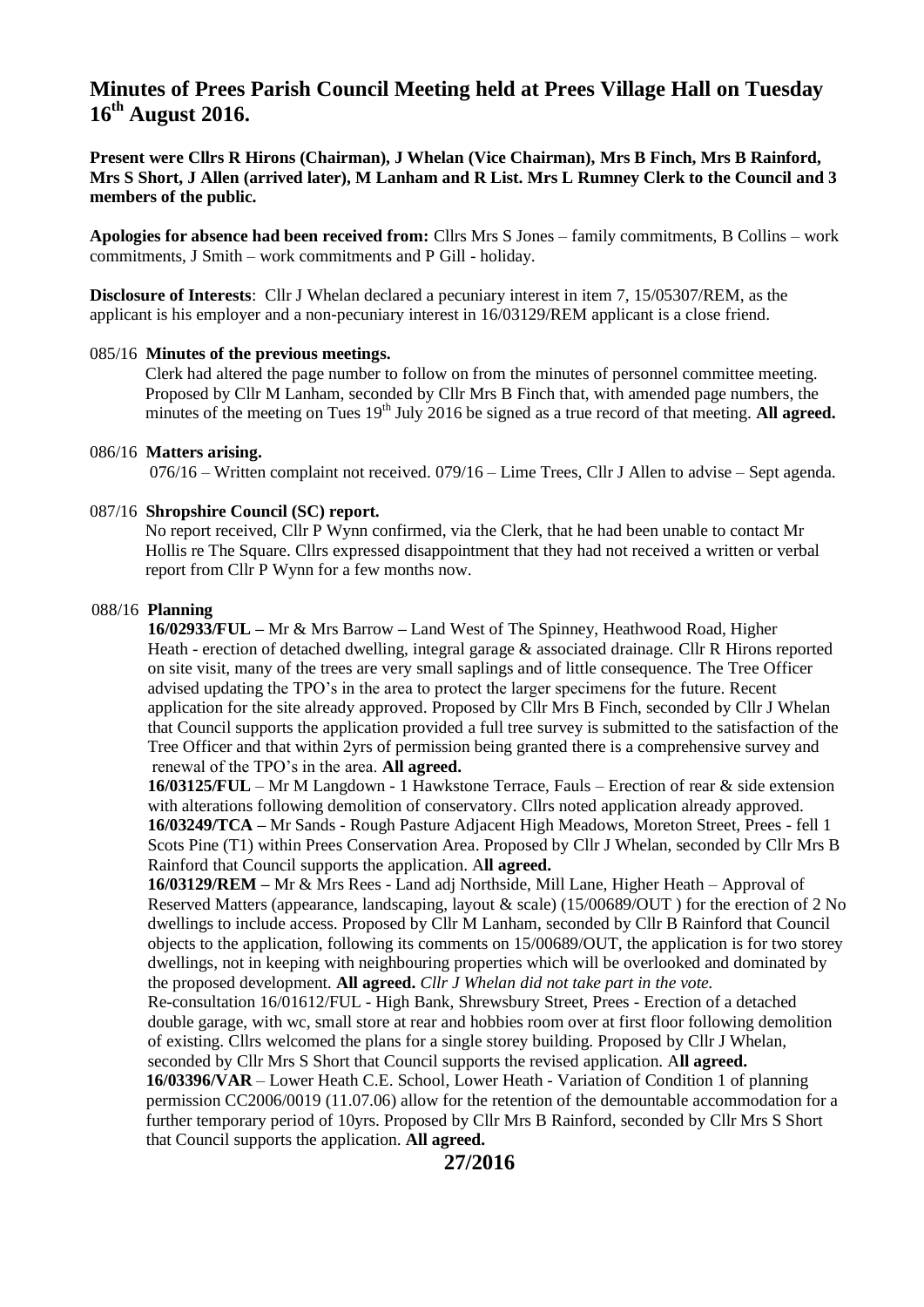Reconsultation on application **15/05307/REM** - Gro Continental Ltd, Approval of Reserved Matters (access, appearance, landscaping, layout and scale) for NS/09/00111/OUT, for the erection of 115 dwellings and associated public open space – new plans showing detail of road layout at bus stop. Cllr R Hirons reported on the site visit with Highways and the Planning Officer, Highways support the proposed location of the bus stop and do not support a "pull in". Cllrs agreed the technical requirements do not reflect the reality, local knowledge suggests this is a narrow part of Heathwood Road struggling to accommodate current level of traffic. Proposed by Cllr R Hirons, seconded by Cllr Mrs B Finch that Council continues to object to location of the bus stop. The development will have a huge impact on the flow of traffic generated in the area, all and any effort should be made to alleviate this were possible. Siting the bus stop at this location is not in the Parish Council or local resident's opinion the best solution. **All agreed.** *Cllr J Whelan did not take part in the vote.*

 **Decisions noted –** 16/02401/FUL refused, Clerk to speak to Officers to ascertain where the original application stands.

 **SC** – consultation on Prees Footpaths 38 & 17B diversion and Bridleway creation. Proposed by Cllr M Lanham, seconded by Cllr Mrs B Rainford that the Council supports the proposals and appreciates the work undertaken to reach the agreement. **All agreed.**

### 089/16 **Parish Matters.**

 **Community Policing –** Cllrs had read the report sent by the local Policing team. Cllr R Hirons had written to the Highways Section about the A41 and A49, with little response and would write again. Police are doing more speed traps on both roads.

 **Prees Church yard –** comments noted in the Press about maintenance and appearance of the Church yard. Clerk had informed the Press that it was the responsibility of the Church to maintain the church yard but this information had been ignored. Individual grave owners are responsible for their plots. **Road Safety** – Cllrs to agree some dates in early Sept to meet Highways at Heathgates Cross roads. **The Square, Prees** – Paul Wynn having difficulty contacting the owner. Sept agenda item.  **Streetlighting –** Lighteach Rd, complaint from resident, light shinning into living room. Cllr M Lanham reported issue is with brightness and angle of new LED light. Maintenance engineers have been asked to investigate, await response – Sept agenda item.

#### 090/16 **Parish Council (PC) matters**.

 **Recruitment of new Clerk** – following applications and interviews the Council has appointed Karen Sieloff as its new Clerk, Karen was at the meeting and was introduced to the Councillors, she will take up office on the  $1<sup>st</sup>$  September 2016.

 **Chairmanship board –** proposed by Cllr R Hirons, seconded by Cllr M Lanham that the Clerk contacts Roy Bickley, sign writer, about updating the boards. **All agreed.**

 **SC, Clustering for Whitchurch –** Cllr R Hirons reported, SC withdrawing funding for local services looking to Town Council to take over services including library, swimming pool, Brown Moss and Whitchurch Country Park. Parish Council's in the local cluster will be asked to contribute. One idea was if 8% of the library users come from Prees, Prees PC could pay 8% of the running costs. Could have huge impact on precept, if increased over 9% Parish Council could be forced to have a referendum. Don't have to agree to fund the services but Parish Council needs to be prepared to discuss the issues and have an idea of what it should do. Next meeting  $11<sup>th</sup>$  October 2016, Cllr Hirons requested that several members should attend. Sept and Oct agenda item.

 **Severn Trent (ST)** – Cllrs expressed concern that ST appear to lack a plan for the Parish. Cllrs would like to know what the capacity is and if there is a contingency plan to deal with future development. Need confidence in ST's responses, if they have a strategic plan could they share it, if not how do we start to develop one. Proposed by Cllr J Allen, seconded by Cllr M Lanham that Council write to ST to request information for Prees and a meeting to discuss a strategic approach. **All agreed.**

### 091/16 **Payment of Accounts.**

Proposed by Cllr Mrs S Short, seconded by Cllr J Allen that the following accounts be paid:  **16th August 2016** 

| 28/2016                                                  |          |
|----------------------------------------------------------|----------|
| Mrs L Rumney – expenses $1/07/16 - 31/08/16$ (see below) | £ 117.88 |
| $Mrs L$ Rumney – Aug salary                              | £ 487.06 |